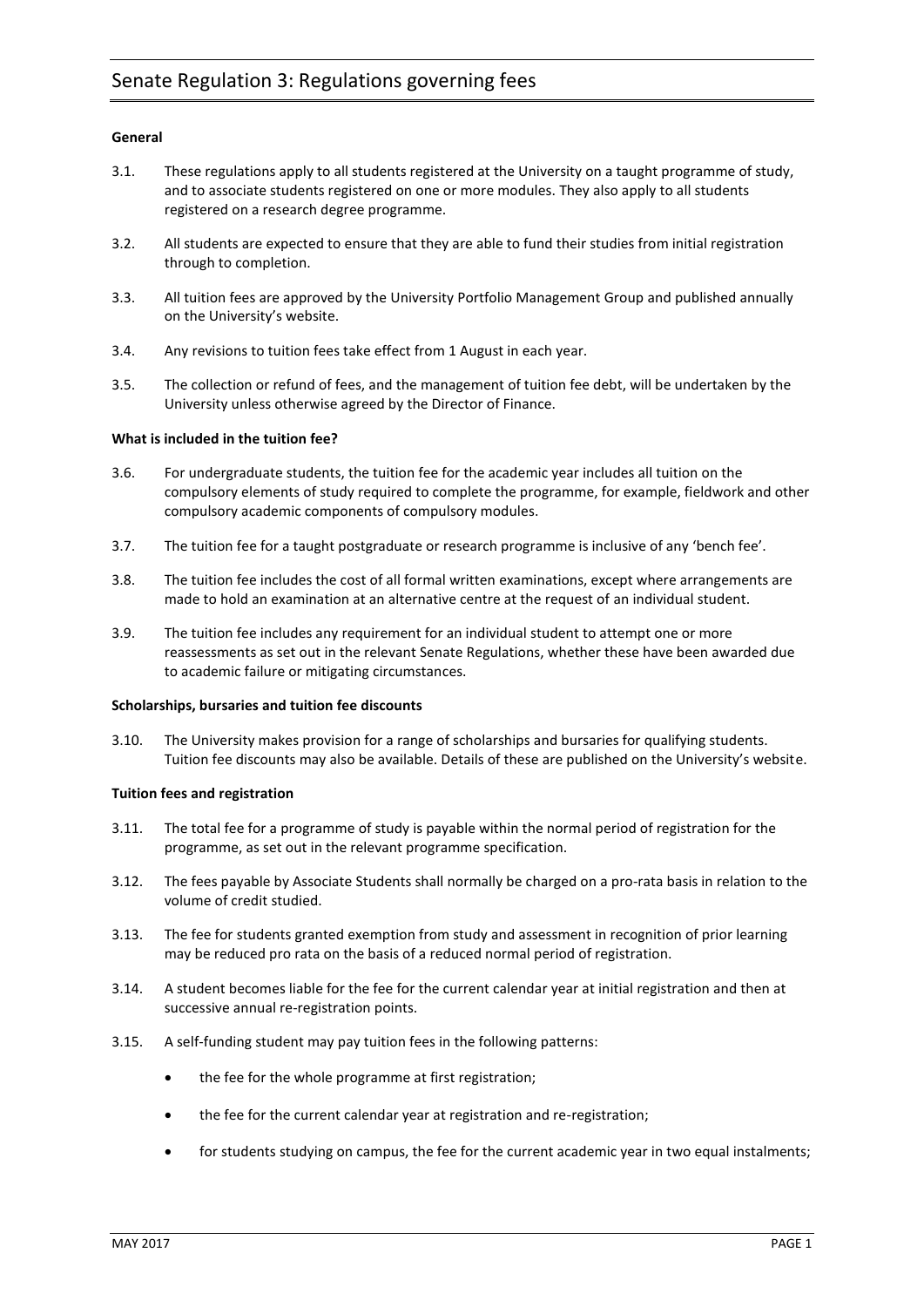- for students studying by distance learning the fee for the current calendar year in three equal instalments or, where the technical capability for this has been implemented, the fee for the current calendar year in equal monthly payments.
- 3.16. Where a period of suspension of studies is approved for a student, their tuition fee liability and payment pattern will be frozen at the date of suspension. Any credit balances will be held by the University and applied when the student recommences the programme of study. When the student returns to study from the period of suspension a revised payment pattern will be calculated on the basis of the pattern of study to be undertaken.
- 3.17. Pre-Sessional English Students are required to pay a non-refundable deposit to secure their place on the Pre-Sessional English Language course as set out in the relevant programme specification. If a student withdraws within 14 days of date the University received the non-refundable deposit to secure their place on the Pre-Sessional English Language the deposit paid will be returned in full.

## **Sponsors**

- 3.18. Where a sponsor, for example a government or other funding body, agrees to pay tuition fees for an individual student, evidence of the sponsor's financial commitment is required at registration and successive re-registration.
- 3.19. A sponsored student may have tuition fees paid in the following patterns:
	- the fee for the whole programme at first registration;
	- the fee for the current calendar year at registration and re-registration.
- 3.20. Where a sponsor fails to make payment in relation to an individual student, the student will become liable for all unpaid fees.

### **Financial hardship and tuition fee waivers**

- 3.21. Where a student encounters significant and unexpected financial hardship during a programme of study s/he may make an application to the Director of Finance for a tuition fee waiver.
- 3.22. An application for a tuition fee waiver will only be approved where:
	- the student is able to provide evidence of financial hardship and of attempts to seek alternative sources of funding;
	- the financial hardship could not have been anticipated at the beginning of the student's period of registration;
	- the application for a fee waiver is supported by the student's academic department such that the department is willing to fund half of the total fee waiver;
	- the total fee waiver sought is no more than the tuition fee liability for one calendar year.
- 3.23. The Chair of the University Portfolio Management Group may, exceptionally, authorise a reduction in the tuition fee payable by an individual student, or group of students, at the beginning of the period of registration.

### **Overdue and unpaid tuition fees**

3.24. A student who is experiencing difficulties in meeting tuition fee liabilities should seek advice from the Fees Payments Office where they are a Campus Student or the Distance Learning Administration Team where they are a Distance Learning Student. In exceptional circumstances, an agreement for a rescheduled payment plan, within an annual registration period, may be agreed by the Director of Finance.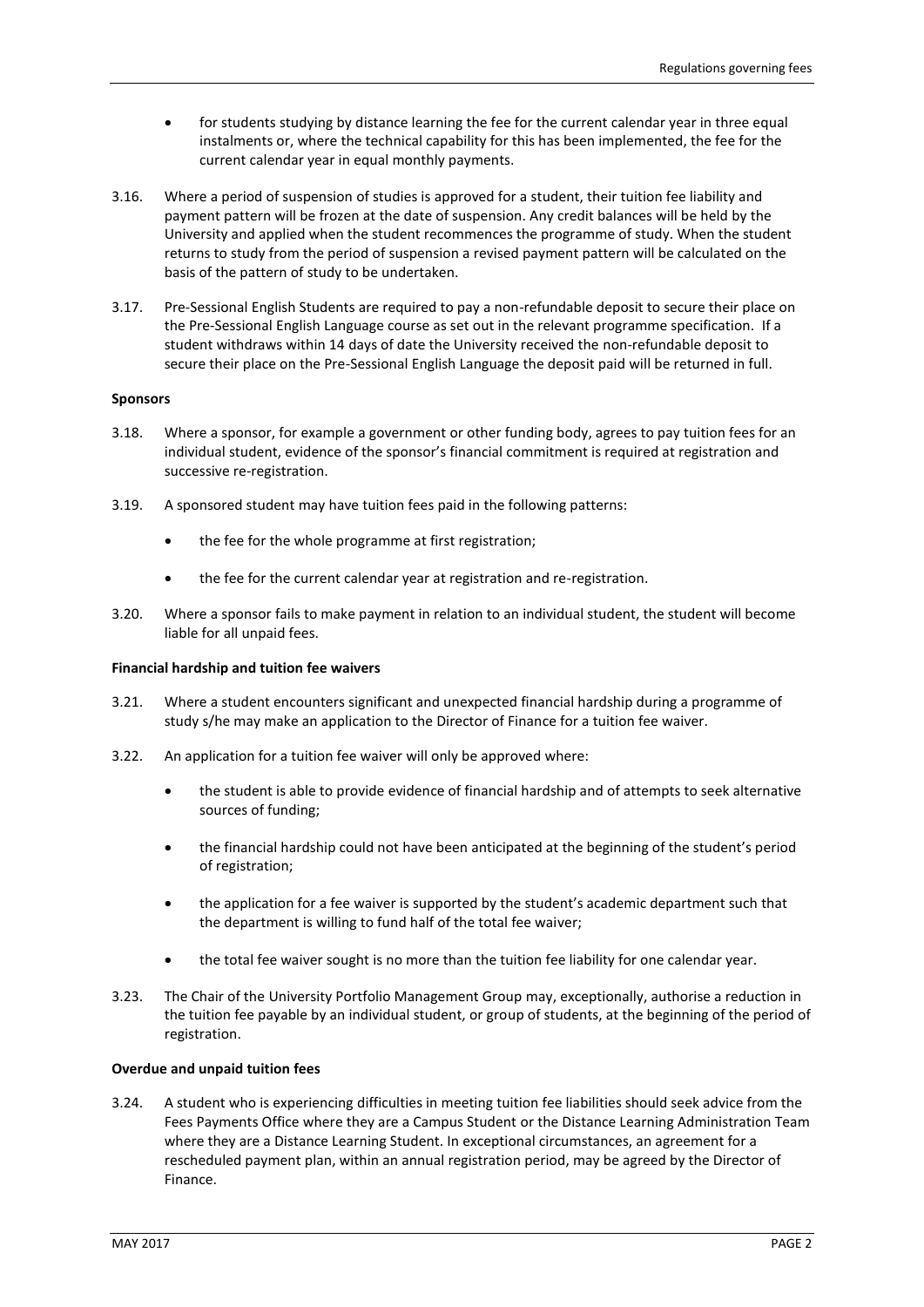- 3.25. A student who does not pay a tuition fee, or a tuition fee instalment, by the due date will be reminded of the need to pay once. If payment remains outstanding, the student's registration will be suspended and access to facilities and resources, including teaching and assessment activities, will be removed. For students sponsored by the University on a Tier 4 visa, the suspension of registration will require the University to inform the UKVI that the student is no longer sponsored. One further reminder will be sent. If payment remains outstanding, the student will be withdrawn from his/her programme of study and deregistered
- 3.26. Where a student has agreed to pay tuition fees on a monthly basis under a fixed sum loan agreement regulated by the Consumer Credit Act 1974, a notice of sums of arrears will be sent to the student in line with the requirements of the Act.
- 3.27. A student will not be permitted to re-register at the next annual re-registration point for the programme if s/he has an outstanding tuition fee liability.
- 3.28. Where a student has been withdrawn for non-payment of tuition fees, s/he will not be permitted to resume the programme of study within the existing registration period. A student who has been withdrawn for non-payment of tuition fees may make a fresh application for registration on the same or a different programme of study, but s/he will first be required to settle any outstanding tuition fee debt and to demonstrate how circumstances have changed such that future tuition fee liabilities will be met.
- 3.29. No degree, diploma or certificate will be awarded to a student who has an unpaid tuition fee liability. The University will not certify academic credit or previous awards for a student who has an unpaid tuition fee liability. A student may make a subject access request under the Data Protection Act 1998 for data relating to his/her academic studies; such requests will be met but the data will not be presented in a certified form.

### **Tuition fee liability on withdrawal from a programme of study**

- 3.30. Any student has the right to withdraw from the University within 14 days of their course start date without giving any reason. Where a student wishes to withdraw from their course within 14 days of their course start date they must send written confirmation by e-mail or letter to the University's Registry department for Campus based students and Distance Learning Hubs for Distance Learning Students. The written confirmation must clearly state the student is withdrawing from their course within 14 days of their course start date. The University will then refund all tuition fees paid.
- 3.31. Where a student registered for a programme of study and assessment leading to an award approved by Senate chooses to withdraw permanently from the University or is determined to have withdrawn from the University in accordance with Senate Regulations, a fee liability will be calculated where the withdraw is after 14 days of the course start date.

## 3.32. **Fee liability for UK/EU and International campus-based students:**

### **A. Undergraduate or PGCE student**

The fee liability for a student is determined by the term in which a student withdraws:

- Within 14 days of the course start date: Nil;
- Term one: 25% of the annual tuition fee;
- Term two: 50% of the annual tuition fee;
- Term three: 100% of the annual tuition fee.

### **B. Taught postgraduate students**

Annual tuition fees are based on 12 months of study in one academic year;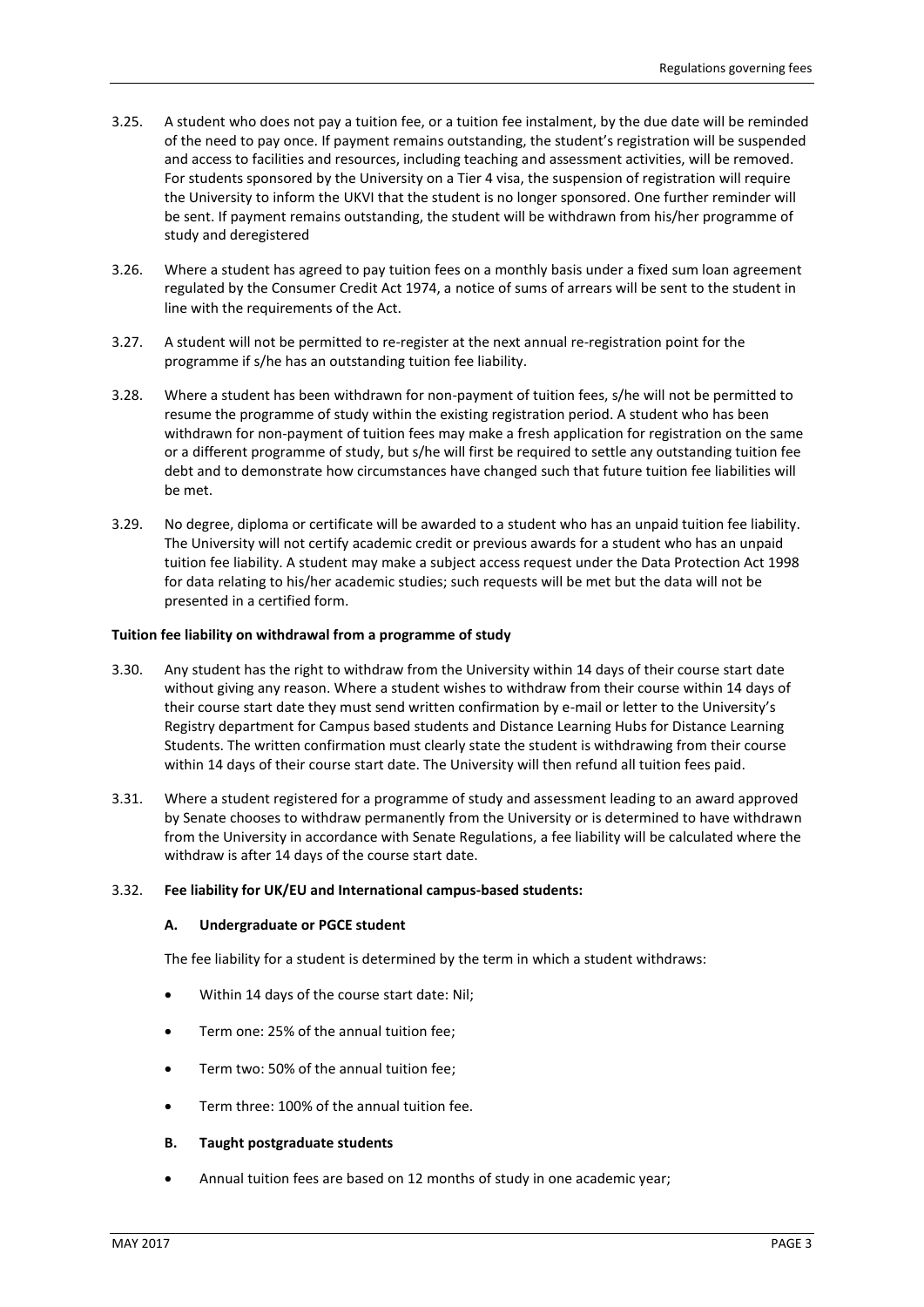- A partially completed month is treated as a full month for the fee liability calculation;
- If a student withdraws within 14 days of the course start date the fee liability is Nil;
- For the first seven months of study the fee liability is determined as a proportion of the annual tuition fee based on the number of months in attendance prior to withdraw as a proportion of the number of months in an academic year;
- After the first seven months of study the fee liability is 100% of the annual tuition fee;
- Postgraduate taught students who take temporary leave are charged at the same rate as new students in the year they return. This can lead to an increase in the amount a student is required to pay overall.

### **C. Research postgraduate students**

- Annual tuition fees are based on 12 months of study in one academic year;
- A partially completed month is treated as a full month for the fee liability calculation;
- If a student withdraws within 14 days of the course start date the fee liability is Nil;
- The fee liability is determined as a proportion of the annual tuition fee based on the number of months in attendance prior to withdraw as a proportion of the number of months in an academic year;
- The fee liability for a student who withdraws during a period of writing-up or during an approved period of academic registration extension is determined by the agreed writing up or extension fee based on the number of months in attendance prior to withdraw as a proportion of the number of months agreed for writing up or extension;
- Home/EU research postgraduate students who take temporary leave are charged at the same rate as new students in the year they return. This can lead to an increase in the amount a student is required to pay overall.

### 3.33. **Fee liability for distance learning students:**

- If a student withdraws within 14 days of the course start date the fee liability is Nil;
- The fee liability is determined by the course tuition based on by the number of months in attendance as a proportion of the number of months specified in the normal period of registration as set out in the relevant programme specification;
- A partially completed month is treated as a full month for the fee liability calculation.

## 3.34. **Fee liability for Pre-Sessional English Language course students:**

- If a student withdraws within 14 days of the course start date the fee liability is Nil;
- The fee liability is determined by the course tuition fee based on the number of weeks in attendance as a proportion of the number of weeks specified in the normal period of registration as set out in the relevant programme specification;
- A partially completed week is treated as a full week for the fee liability calculation.
- 3.35. Where a student withdraws and has received part funding for tuition fees from a third party or the University, this funding will be applied to the full academic year or normal period of registration when calculating the fee liability.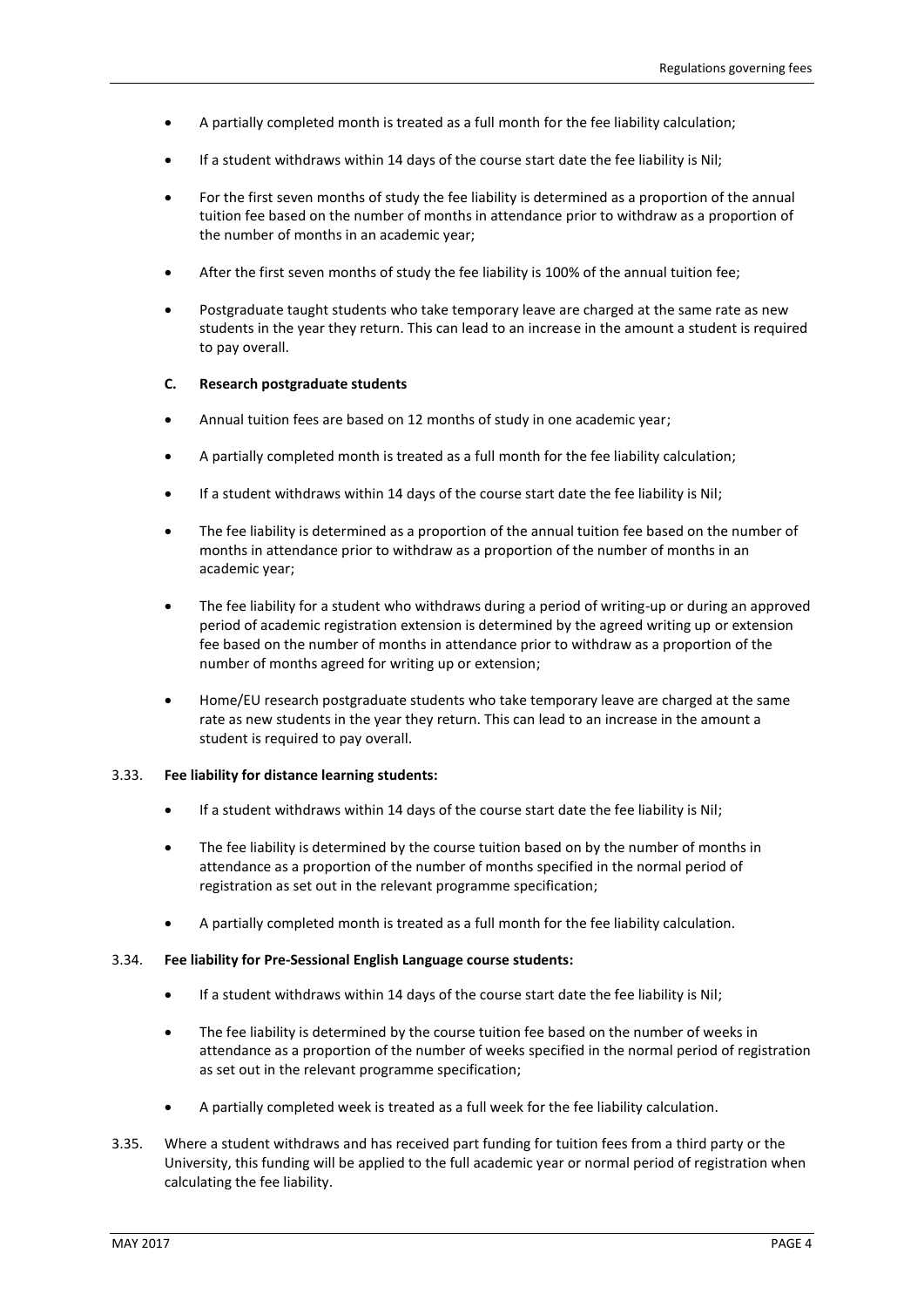- 3.36. The date of withdrawal is deemed to be the date on which the student notified the University of an intention to withdraw, or the date on which a decision was taken to withdraw the student from the programme of study.
- 3.37. Where a student has yet to make sufficient payment to cover his/her fee liability at the date of withdrawal, the University will seek to recover the outstanding sum.
- 3.38. Where a student or a sponsor has paid more than the fee liability at the date of withdrawal, a refund of the overpayment will be made.
- 3.39. Where a student in receipt of a scholarship or bursary chooses to withdraw permanently from the University or is withdrawn from the University in accordance with Senate Regulations, the University will seek to recover any overpaid funds at the date of withdrawal. Any such overpayment will be calculated on a pro rata basis.

## **Certificates and transcripts**

- 3.40. A degree certificate will be provided free of charge to all graduating students. Replacement certificates are not normally issued; in exceptional circumstances a replacement will be subject to the payment of a fee.
- 3.41. A Higher Education Achievement Report will be provided free of charge to undergraduate students at the end of each level of study and at the end of the programme of study.
- 3.42. A full academic transcript will be provided free of charge to student following taught postgraduate programmes at the end of the programme of study.

## **Fees for other academic facilities and services**

- 3.43. A student may be required to pay for certain services or facilities, including compulsory study elements of optional modules, optional residential activities, printing from computers in the openaccess computer laboratories, and photocopying. Details are provided at the point of service or in departmental literature as appropriate.
- 3.44. No degree, diploma or certificate will be awarded to a student who has an unpaid fee, fine, or charge which is associated with the delivery of academic (rather than commercial) services. The University will not certify academic credit or previous awards for a student who has any such unpaid fee, fine, or charge. A student may make a subject access request under the Data Protection Act 1998 for data relating to his/her academic studies; such requests will be met but the data will not be presented in a certified form.

## **Fees for commercial services**

3.45. Fees for commercial services provided to students by the University are agreed annually and are published on the University's website.

### **Schedule of tuition fees for each programme of study**

3.46. The tuition fees for each programme of student are agreed annually and are published on the University's website.

### **Tuition fee discounts**

- 3.47. The following tuition fee discounts are available:
	- **Family discount.** This is available to self-funding international students registering for a full-time programme of study if a close family member, for example spouse, sibling, or parent, has completed or is currently registered for a full-time programme of study at the University. A 10% discount will be applied for the second family member, or may be split between the two family members, from the beginning of the academic year in which the subsequent registration begins.